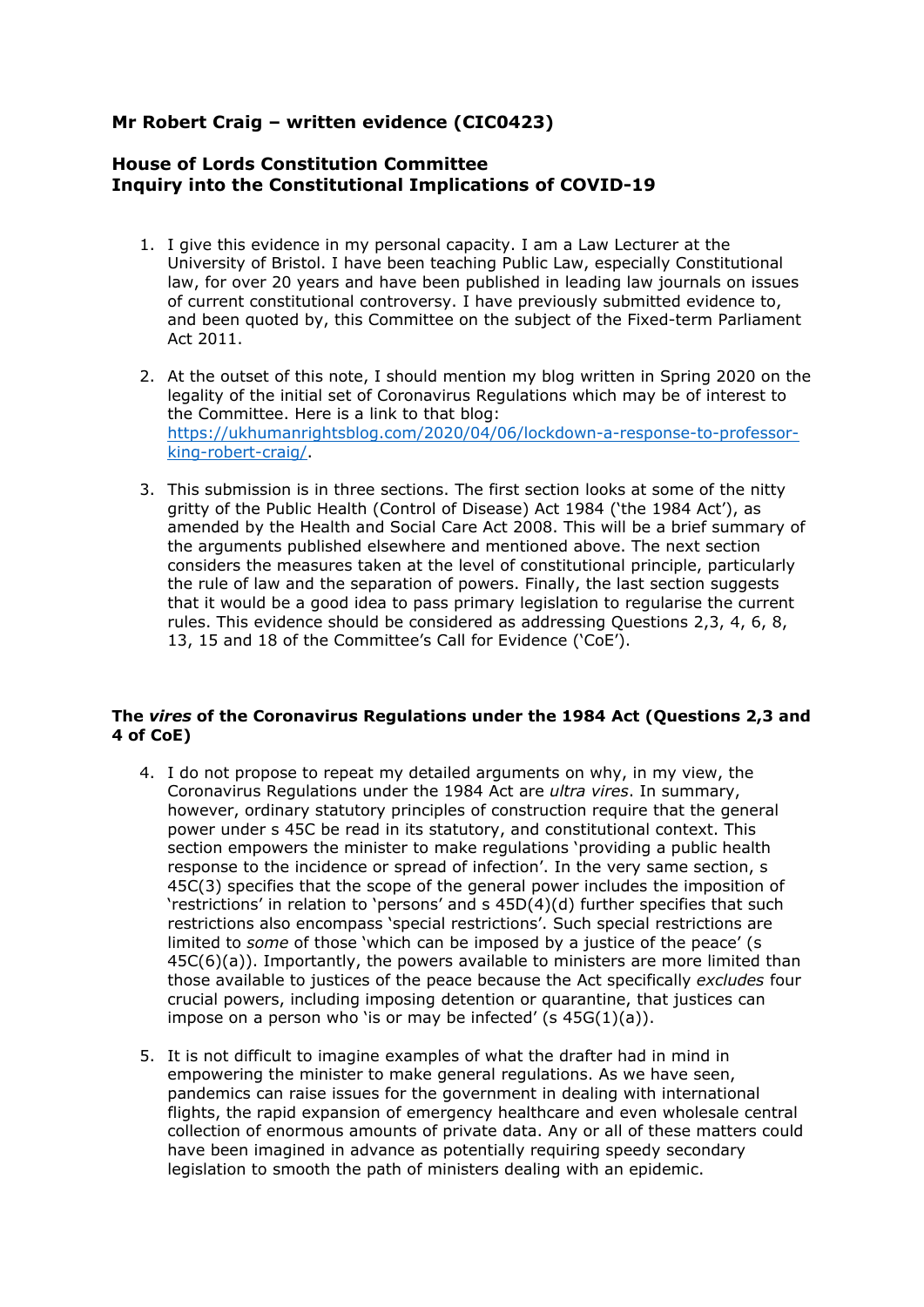6. Crucial for our purposes, however, is the admirable foresight shown by the drafter in realising that a rapidly spreading serious infection amongst the general public could see a situation where local authorities and local magistrates could be overwhelmed. In those circumstances, the drafter showed considerable prescience in conferring on ministers slightly less extensive powers than possessed by justices of the peace to deal with the potential risk caused by infectious persons who might refuse to cooperate with local authorities seeking to control the spread of disease. Even so, and working within a long tradition of individual liberty, the drafter specifically excluded powers for a minister to force a potentially infectious person to submit to medical examination or be removed to, or detained in, a hospital or quarantined. Only an independent magistrate may impose such a draconian outcome on an individual, even when they are potentially carrying a lethally infectious disease.

*An Englishman's home is his castle, not his cage.*

- 7. These provisions illustrate the mentality of a halcyon age. The drafter clearly assumed that dealing with a pandemic would require a wholesale focus on those who are sick, not those who are healthy. The statutory powers conferred on magistrates, and lesser powers parasitically conferred on ministers, are strictly limited to persons, or groups of persons, who are or may be infected. As Ms Brimelow QC crisply pointed out in her oral evidence, the idea that the power to impose special restrictions on 'groups' of persons included a national lockdown is just not consistent with the intention of parliament on any plausible reading and is an entirely disproportionate exercise of the power. There is no tenable reading of 'group' to mean 'the entire population of the country'.
- 8. There is one subsection that has, in the author's view, received insufficient attention but is a microcosm of the real intention of parliament that is evidenced by the drafting of the 1984 Act. Perhaps unsurprisingly in a liberal democracy, the Act mandates that where a minister has imposed a 'special restriction' on a 'person' following a 'decision' under relevant regulations, the said regulations must 'provide for a right to appeal to a magistrates court' (s45F(6)). No such mechanism was included in the regulations, thus rendering them immediately *ultra vires* regardless of any other arguments. What is so crucial, however, is how *revealing* the absence of the right to such an appeal is. For persons, or groups of persons, the right to an appeal to an independent magistrate makes considerable sense. For the entire population, the right to an appeal to a magistrate makes no sense whatsoever. This drafting omission should not be seen as a mere oversight. It reveals the non-existent foundations of the entire edifice.
- 9. Events have temporarily led us to compromise some of our core principles, precious in a liberal democracy, including overriding some elements of the rule of law, reducing political accountability in parliament and at times downgrading the Millian necessity of a truth-seeking dialectic in a political constitution. All is by no means lost, however, and the situation is eminently salvageable. Nor is there much justification for some of the extreme rhetoric some have prematurely deployed. This is not a dictatorship, nor is it a police state and our political culture is a very long way from being overwhelmed. Hanlon's razor applies. $1$

<sup>1</sup> Hanlon's razor is a precept that intones 'never attribute to malice that which is adequately explained by stupidity'. Some actions by police officers and others have undoubtedly been stupid rather than malevolent.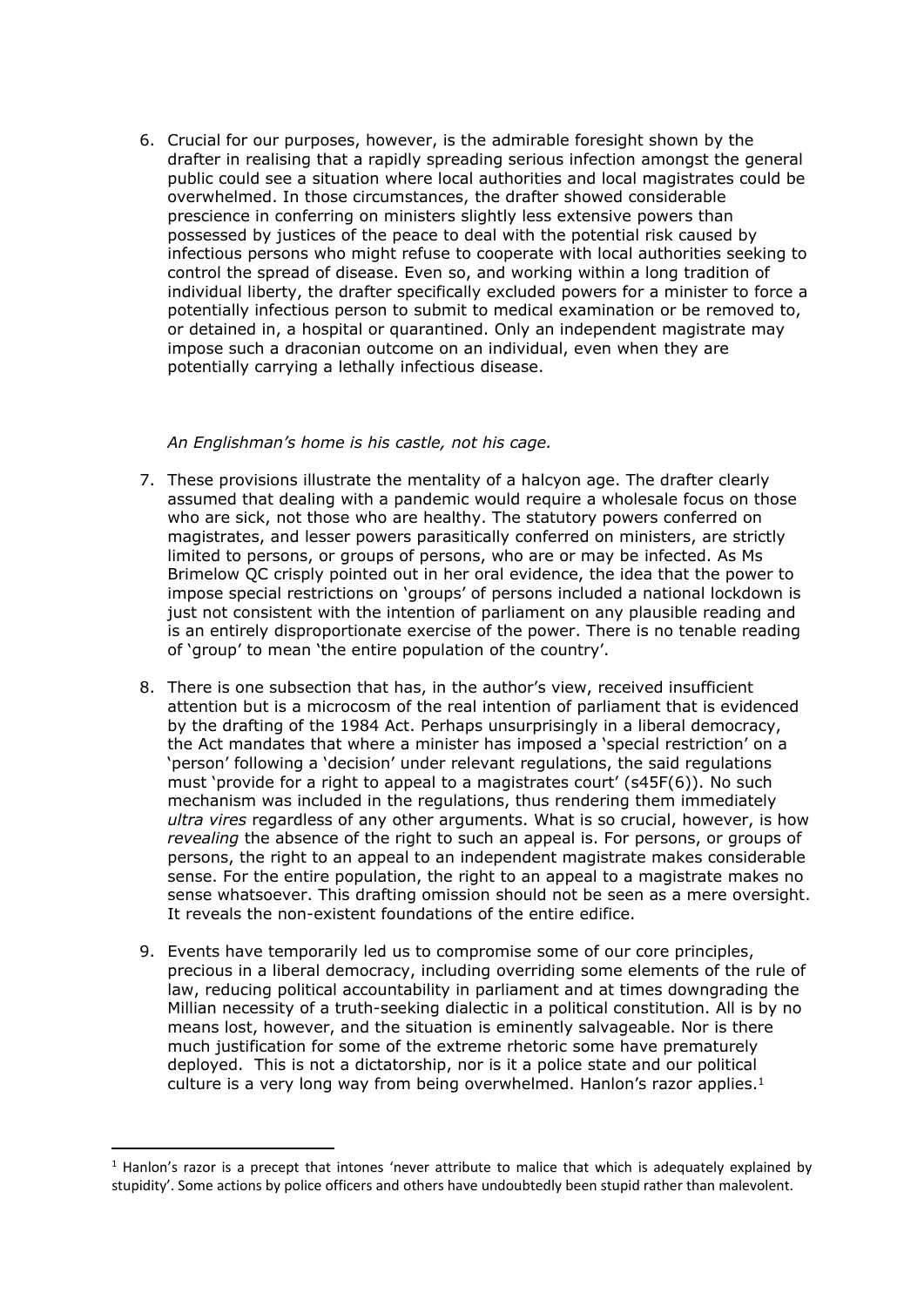### **Constitutional ideals - the rule of law and the separation of powers (Questions 6&8 of CoE)**

10. Joseph Raz provides a compelling definition of the rule of law. He eschews those who attempt to significantly expand its meaning to include vague and contested notions of human rights, moral precepts and similar incantations. If something means everything, it means nothing. 'If the rule of law is the rule of the good law then to explain its nature is to propound a complete social philosophy'.<sup>2</sup> Raz takes the opposite approach to those who seek to broaden the definition of the rule of law, instead distilling the *essence* of the concept. This makes his definition all the more persuasive and central to it is his claim that 'the rule of law [has]… two aspects: (1) that people should be ruled by the law and obey it, and (2) that the law should be such that people will be able to be quided by it'.<sup>3</sup> The core of the rule of law is the ability to be able to plan one's life around rules that are known in advance. The persuasive power of Raz's analysis derives precisely from its neutrality. Where a system falls foul of any of the eight precepts he develops from the two core principles, even the coolest and most disinterested observer cannot but raise an eyebrow.

#### *'All laws should be prospective, open and clear'*<sup>4</sup>

- 11. For our purposes, the current system of rapidly passed regulations challenge no less than three of Raz's eight principles. The first is the requirement that law be 'open and clear'. For our purposes, 'open' could be usefully understood as raising the issue of whether the rules were 'accessible' to the general public (Q8 of CoE). The last-minute nature of some of the changes and the secret, unscrutinised drafting are problematic when set against this principle. It is difficult to describe as 'accessible' rules that were published online, without debate or scrutiny, sometimes only minutes before coming into force. How members of the public were supposed to plan their lives around rules that are supposed to be known to them in advance is difficult to fathom. The passage and promulgation of some of these regulations raise some genuine rule of law concerns.
- 12. On the issue of clarity ('open and clear'), there is no doubt that the current legal rules in the relevant regulations are substantially opaque. This author has written and published on these regulations, but I cannot in all conscience tell you what my own legal obligations are in detail. I have no idea. Perhaps some of the committee, as I did, had a little mental lurch when Dr Tomlinson in oral evidence mentioned the statistics on what percentage of the general public are aware of whether the requirement for face coverings in shops is a legal obligation or mere guidance. The regulations therefore seem to fall materially short of this principle set out by Raz.

*'Laws should be relatively stable'*<sup>5</sup>

13. The second current issue that could trouble Raz relates to his claim that legal rules ought to be 'relatively stable'. This precept cannot sensibly be said to have

<sup>2</sup> Raz, 'The Rule of Law and its Virtue', *The Authority of Law* (OUP: 1979), 210, 211.

<sup>3</sup> *Ibid*, 213.

<sup>4</sup> *Ibid*, 214.

<sup>5</sup> *Ibid*.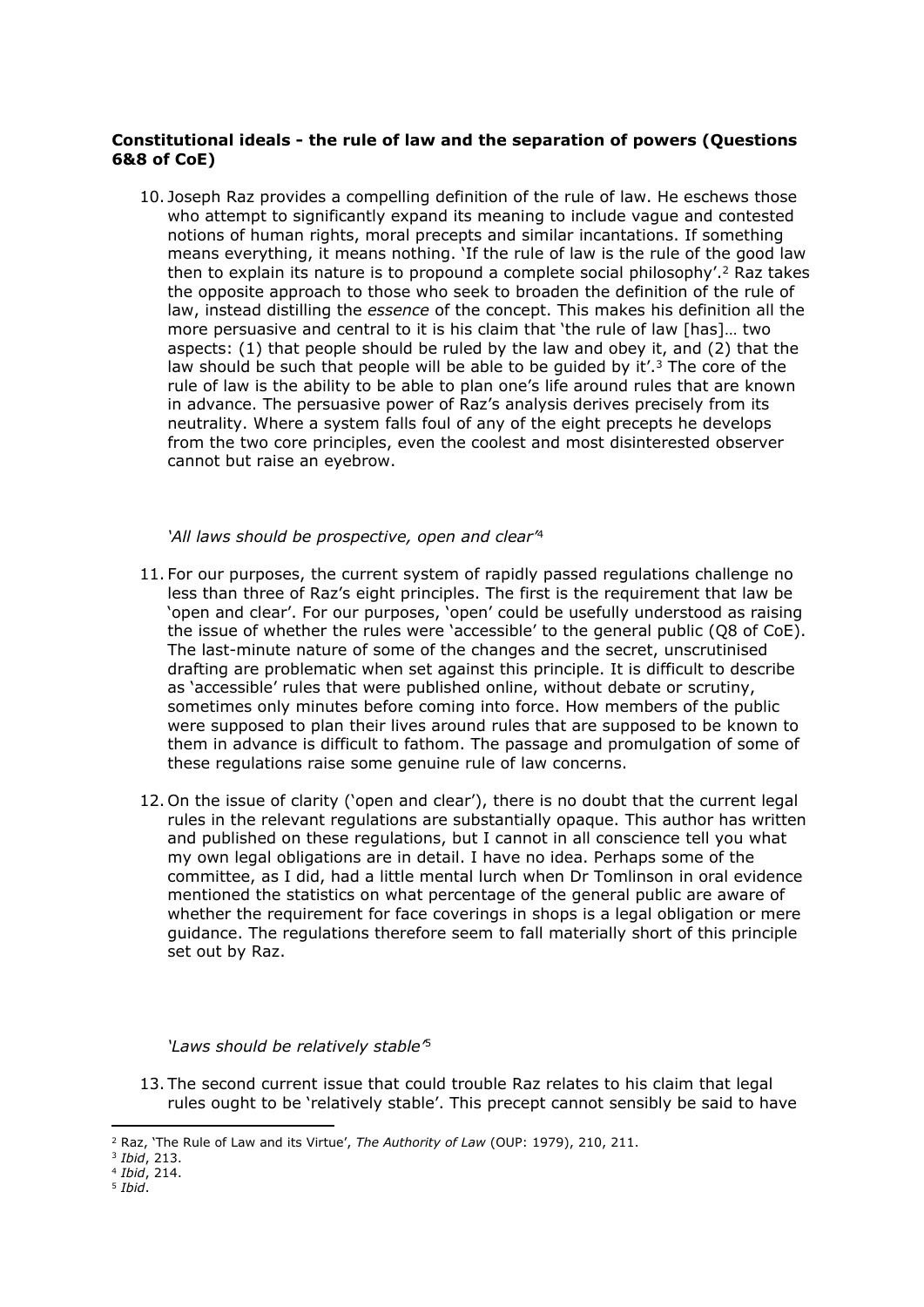been fulfilled in our current circumstances. The bewildering speed and scale of the multiple changes have left even the professional enforcers in the police and local authorities seemingly lost on occasion, never mind the general public. The considerable confusion between guidance and legal obligations has compounded this problem, not helped by apparently conscious policy decisions to inflame emotion through public statements at the behest of unaccountable and unknown behavioural scientists closeted in a SAGE bunker in No 10.

*'The discretion of the crime-preventing agencies should not be allowed to pervert the law'*<sup>6</sup>

14. The third relevant precept suggested by Raz relates to whether law enforcement officials apply the law in ways not intended by parliament. A useful, previous, illustrative example in domestic law of a breach of this requirement is the fact that serious terrorism legislation was sometimes deployed by local councils engaging in surveillance of alleged dog foulers and parents claiming to live close to their children's school. In the current situation, the behaviour of the police and Crown Prosecution Service – who are part of the executive – has at times been of some concern with wrongful arrests and prosecution, arbitrary application of ruinous fines and at times heavy-handed and overbearing treatment of ordinarily law-abiding citizens based on claimed legal powers that on occasion did not actually justify the police's conduct. It is worth noting that this problem appears to have abated somewhat, which is an achievement to be chalked up to the fundamental and widely accepted doctrine of policing by consent. Nevertheless, the problem has not gone away and it is right to highlight this example and the real tension between some of this behaviour and the rule of law.

#### *'The rule of law is not itself an ultimate goal'<sup>7</sup>*

15. It is worth perhaps finally mentioning that Raz is clear that the rule of law is not an absolute virtue or requirement. It is one political virtue among many and must be considered in the light of other political values which may, on occasion, outweigh its 'prima facie force'.<sup>8</sup> As he points out, the rule of law

> has always to be balanced against competing claims of other values… Conformity to the rule of law is a matter of degree…A lesser degree of conformity is often to be preferred precisely because it helps realization of other goals.'.<sup>9</sup>

16. This is not to say that the rule of law should be treated lightly or casually. It is to say that when it is compromised, it is too easy, and too tempting, to leap to unjustified conclusions. The rule of law is extremely important. No less important has been the government's incredible efforts, under enormous pressure and in transparent good faith, to make agonising decisions in real time in the teeth of conflicting advice and at sometimes enormous financial and political cost. The rule of law is not absolute and must be weighed against the exigencies of the current crisis. Breaches of the rule of law are deeply unfortunate, but not earth shattering. A pragmatic, calm and mature assessment of the underlying issues might be thought by many to be more constructive than some of the

<sup>6</sup> *Ibid*, 218.

<sup>7</sup> *Ibid* 229.

<sup>8</sup> *Ibid*, 228.

<sup>9</sup> *Ibid*.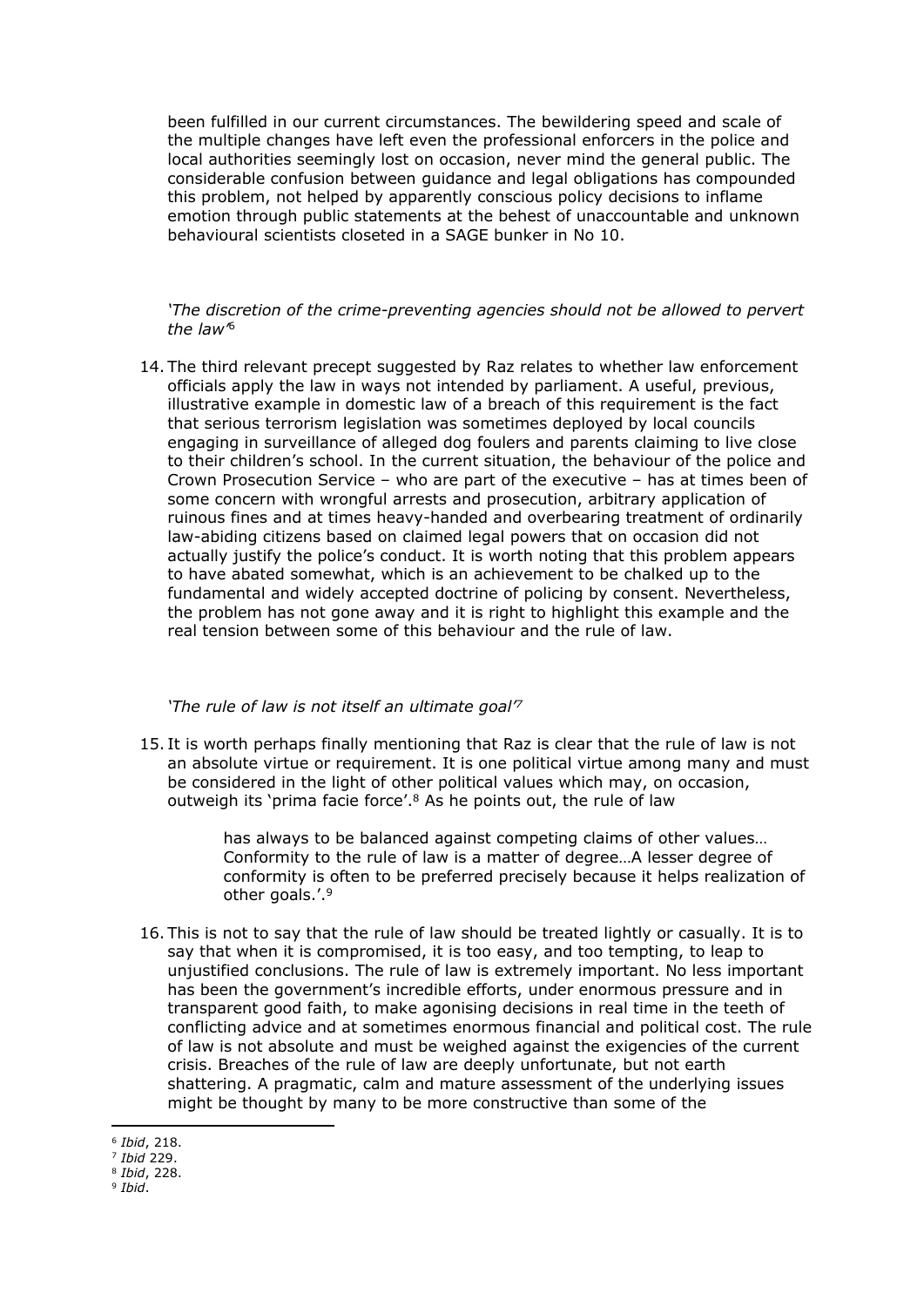unfortunately overheated rhetoric on the rule of law that has been bandied about in recent months in this and other contexts.

### *Entick v Carrington*

- 17. The application of the rule of law in English law is framed by the famous and foundational case of *Entick v Carrington* (1765). Its importance is hard to understate but is amply illustrated by the fact that it is taught to every first-year law student, to this day. It also concerns the liberty of the individual.<sup>10</sup> King's Messengers raided the home of Mr Entick searching for 'seditious literature' linked to possibly the most famous backbench MP of all time, John Wilkes. Challenged in court for the legal basis for the search, Counsel for the government somewhat limply claimed that none was required as such searches had been ongoing since the Revolution.<sup>11</sup>
- 18. The Lord Chief Justice, Lord Camden, took an extremely dim view of the absence of legal authority to search and found against the government on this point saying 'if this is law it would be found in our books, but no such law ever existed in this country'.<sup>12</sup> He also had harsh words about the idea of the state interfering with people's private affairs.

if a man is punishable for having a libel in his private custody, as many cases say he is, half the kingdom would be quilty 13

One could nowadays say much the same about the guilt of 'half the kingdom' in considering the myriad regulations imposed in recent months which interfere in people's private affairs considerably more than in 1762. Such voluminous, hard to enforce and hard to understand laws do no service to the rule of law, precisely because they are so difficult to follow. In any event, and in a very real sense, the requirement for clear guidance, and the need for a comprehensible basis before punishing ordinary citizens - or invading their liberty - trace their constitutional roots to this case. On no reasonable view are the legal obligations of citizens in relation to the current situation sufficiently clear or easy to follow.

#### *Separation of powers*

19. *Entick* has yet more for constitutional mavens than merely as a fundamental authority on the rule of law. It is also a foundational separation of powers case. It transpired in *Entick* that the general warrant ostensibly authorising the search was signed by Lord Halifax, the Home Secretary and a member of the executive. Lord Chief Justice Camden also held that on issues relating to the liberty of the individual, which included the right not to have one's home invaded, no warrant could be valid unless signed by a justice of the peace or equivalent.

The Secretary of State is no ... justice of the peace<sup>14</sup>

<sup>10</sup> See Tomkins & Scott, *Entick v Carrington, 250 Years of the Rule of Law* (Hart Publishing : 2015). <sup>11</sup> *Entick v Carrington* [1765] EWHC KB J98, 95 ER 807. 'The defendants [say]…that such warrants have frequently been granted by Secretaries of State ever since the Revolution, and have never been controverted…The defendants have no right to avail themselves of the usage of these warrants since the Revolution…It must have been the guilt or poverty of those upon whom such warrants have been executed, that deterred or hindered them from contending against the power of a Secretary of State and the Solicitor of the Treasury, or such warrants could never have passed for lawful till this time'. <sup>12</sup> *Ibid*.

<sup>13</sup> *Ibid*.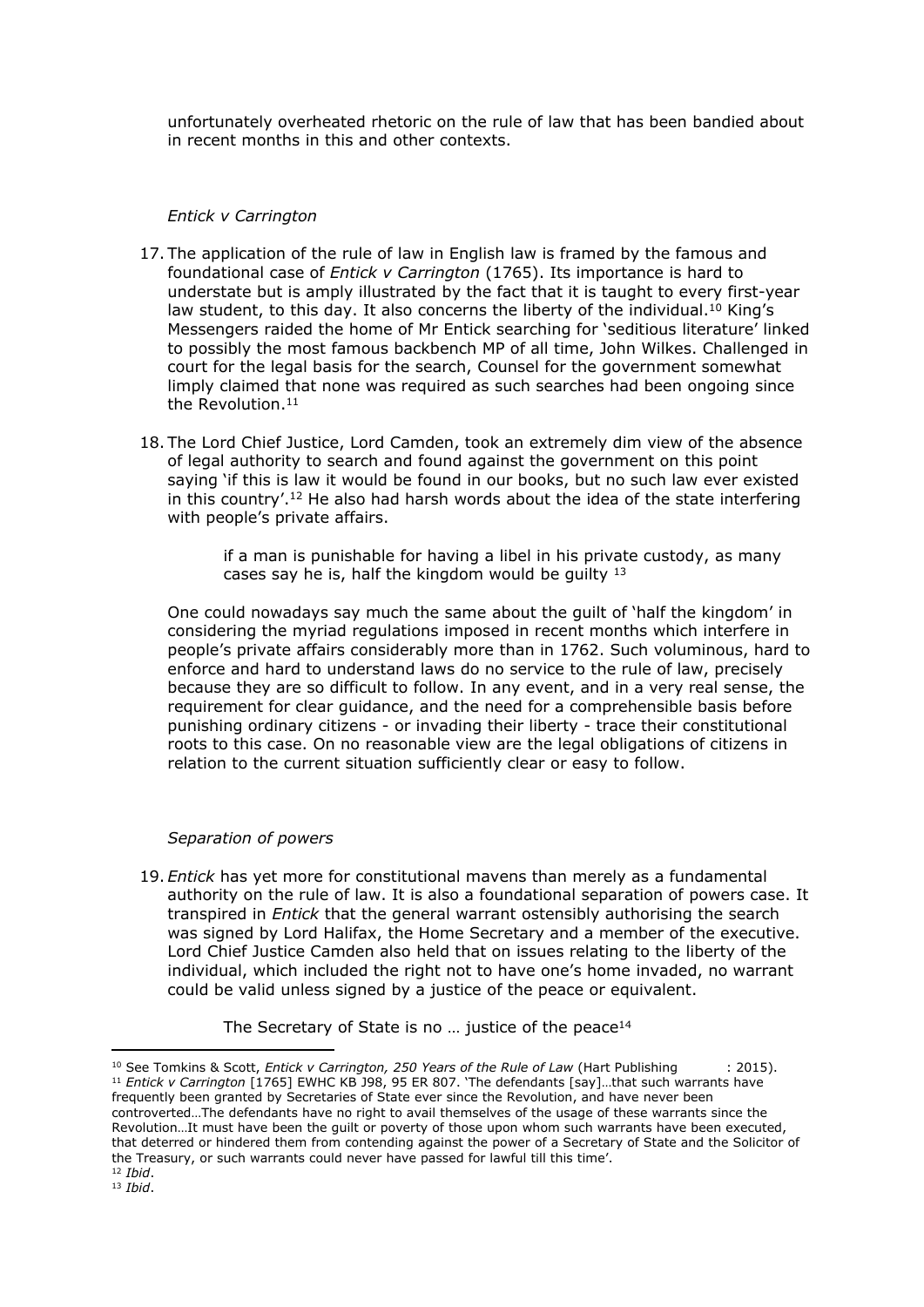It is no exaggeration to claim that the explicit requirements in the 1984 Act for the approval of magistrates before detention or quarantine also have their roots in this seminal case on the central importance of liberty in this country. If the drafter had not conferred specific powers on magistrates (and, to a lesser extent, ministers) then the general powers granted in s 45 would arguably not have been interpreted by the courts so as to include the power to take measures against even *infected* persons, never mind anyone else.

*R v Secretary of State for the Home Department, ex parte Simms*

20. One final constitutional case bookends this section. In *Simms*, Lord Hoffmann famously held that

> Parliamentary sovereignty means that Parliament can, if it chooses, legislate contrary to fundamental principles of human rights….The constraints upon its exercise by Parliament are ultimately political, not legal. But … Parliament must squarely confront what it is doing and accept the political cost. Fundamental rights cannot be overridden by general or ambiguous words.<sup>15</sup>

21. The powers claimed by the government to be conferred on ministers by the 1984 Act are general, ambiguous and enormous. The principle in *Simms* makes clear that they should be construed narrowly, lacking as they do clear words justifying a national lockdown. It is unsustainable to claim that the wording of the 1984 Act specifically and unambiguously confers the power on ministers to impose a national lockdown on the people of this country. When combined with the total absence of prior scrutiny, the speed, secrecy and chameleon nature of the legal obligations, and the failure to supply the statutorily required judicial supervision on an individualised basis, the legal and constitutional basis of these regulations is left looking thin indeed.

### **Parliamentary oversight and consolidating the rules through primary legislation (Questions 13,15&18 of CoE)**

- 22.Lord Hoffmann's reference in the *Simms* extract above to the fact that 'constraints upon its exercise by Parliament are ultimately political, not legal' is a wise observation from a judge steeped in the caution of a judicial generation utterly averse to entering the political arena in a democratic political constitution. This attitude is still widely reflected today in the deference usually shown by judges to matters of deep political controversy. In one sense, the recent decision in the case of *Dolan* by Mr Justice Lewis to refuse permission even to bring an application for judicial review of the regulations in this area could be seen as reflective of that kind of traditional judicial caution. Mr Justice Lewis held that the *vires* claims made in this paper and the previous blog were unarguable.
- 23. The *Dolan* decision has now been appealed to the Court of Appeal and a decision is pending. It might be thought that the fact that Lord Sumption has recently argued that the regulations are *ultra vires*, along with other senior and weighty legal experts such as Ms Brimelow QC, might mean that the *vires* arguments are

<sup>14</sup> *Ibid*.

<sup>15</sup> *R v Secretary of State for the Home Department, ex parte Simms* [2000] 2 AC 115, 131.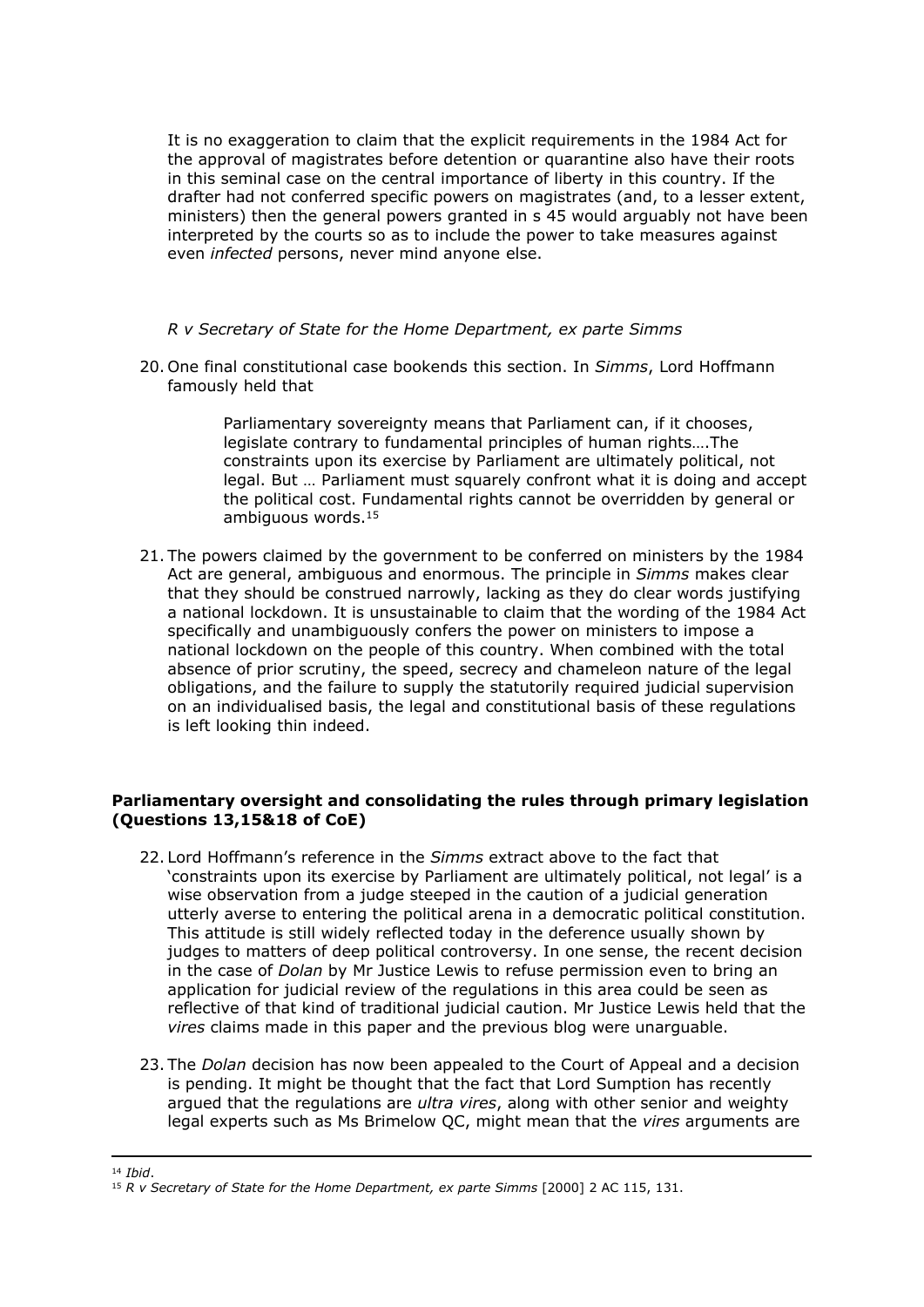taken more seriously by the Court of Appeal or even the Supreme Court. On the other hand, the senior courts may refuse to get involved in matters that are the subject of such extreme current political controversy. These speculative observations about active litigation would all be unnecessary if a full Act of Parliament underpinned the current rules. Furthermore, there might be benefit in a Bill being unilaterally initiated by the government, rather than risking the perception of parliament yet again lamely implementing an unfavourable court decision.

24.Crises test systems. We are currently being tested to an extent that has rarely happened before, outside wartime. Some might think that the flexible, political and uncodified constitution has not covered itself in glory in recent months. This author would respectfully disagree. It might first be pointed out that in terms of protecting liberty, none of the much vaunted codified 'legal' constitutions in Europe did anything other than immediately fold in the face of the pandemic so the idea that a codified, judicially supervised and rights based domestic constitution would have reacted any differently does not even pass the first comparative hurdle. Those who agitate for a transformation of the UK from a political to a legal constitution - whose arguments are usually marked by the use of ever more extreme hypothetical examples - have been remarkably quiet in the face of an actual crisis where systems that conform more to their 'ideal' have not responded any differently to months of almost total deprivation of liberty. So much for judicially protected human rights.

#### *The role and function of parliament*

- 25. More importantly perhaps, and as usual, the political constitution is forcing national discourse to centre on a parliament that is the great debating chamber of the nation and where one of MPs most important roles is to seek the redress of grievances. The political constitution has bent, but it has not broken. This inquiry by this Committee is itself good evidence of that. Some commentators have taken a somewhat jaded view of the recent treatment of parliament by the government. Others have alluded to Lord Hailsham's 'elective dictatorship' as a stick with which to beat the government.
- 26.Close inspection of the current machinations in the governing party, however, reveal that political pressure is building from the grassroots through, for example, an increasing number of backbench MPs calling for a full cost-benefit analysis of any future restrictions. That is as it should be, and it is incidentally far faster and more responsive than litigation is proving to be so far. Nor can the reported widespread disregard for the rules be ignored for much longer, not least because opinion poll evidence suggesting general approval for strict rules might be thought to have been understood by respondents to relate to *other* people.
- 27. The Prime Minister is entirely believable when he says that

None of us came into politics to tell people once again to shutter their shops, furlough their staff or stay away from their friends and family.<sup>16</sup>

28. There can be little doubt that the decision-makers in government are acting in good faith. As the political constitution meanders its way towards eventually reflecting the political mood of the country, in its usual imperfect way, it is perhaps worth reiterating that while bottom-up democratic accountability is a

<sup>16</sup> HC Deb 4 November 2020 vol 683 col 331.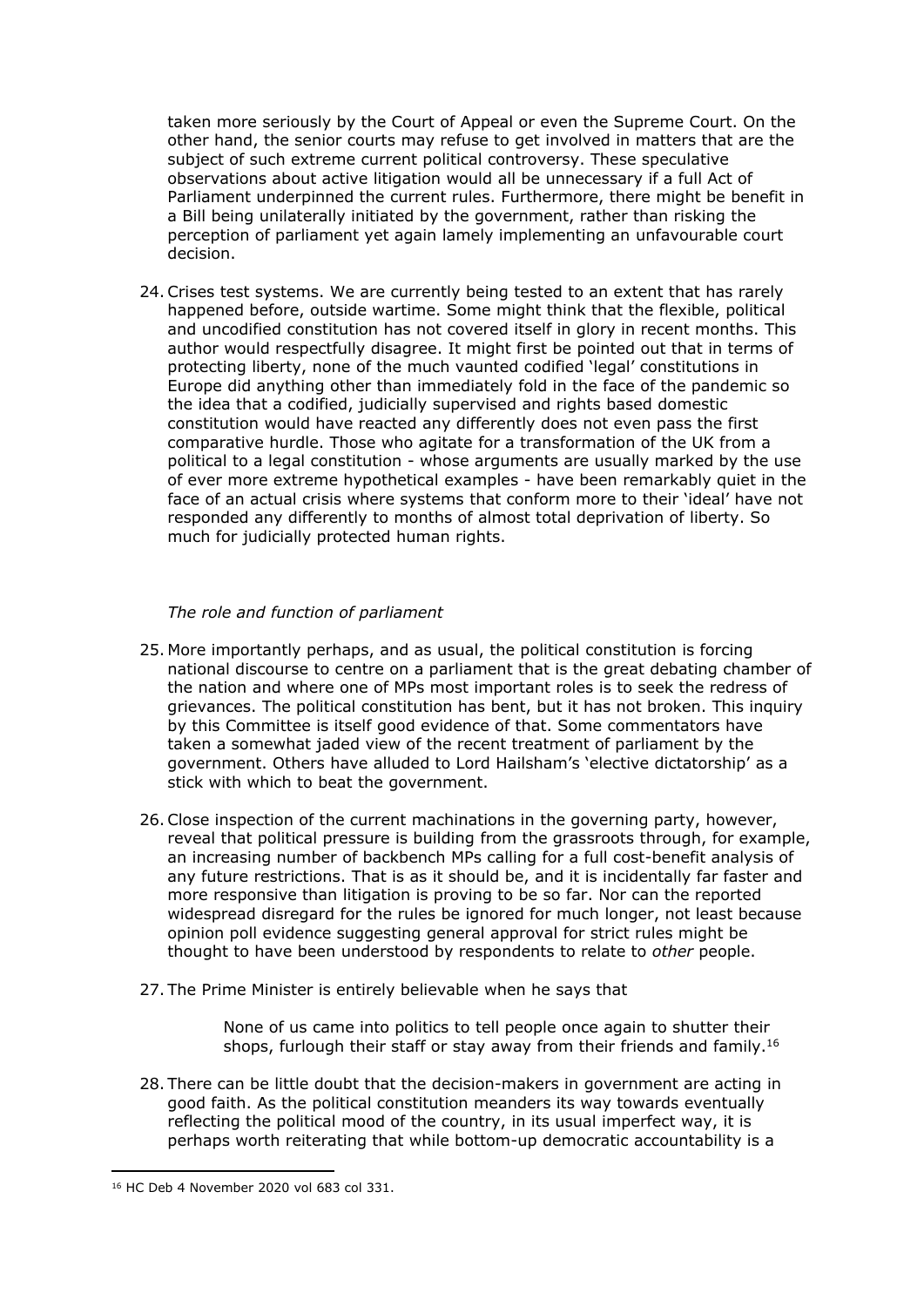deeply flawed system, it is better than any others yet suggested – including a judicially enforced legal constitution. It is suggested, therefore, that a consolidated Act of Parliament would be the proper way to head off the risk of future judicial intervention and reinforce the better view that serious political issues are best resolved in parliament not the courts.

- 29. In short, the political constitution is currently doing its job. MPs are now reflecting the increasing unease and apparently increased flouting of the more draconian aspects of the current regime. Some students, and others, are making their sentiments known rather more directly. It is undeniable that the continued reliance, months after the crisis began, on the emergency procedure in the 1984 Act to pass literally hundreds of regulations is disappointing. However, there are potentially three further arguments that may persuade the government to take a slightly more open-minded view of the calls for increased parliamentary involvement in the future including the option of piloting a Bill through parliament that consolidates the rules. All three can be, and in this author's respectful view ought to be, couched in terms that are unashamedly in the *interest* of the government to accede to.
- 30. The first is that proposing full primary legislation reconstituting and regularising the current regime would bind in grumbling backbench MPs and avoid the uncomfortable political path of potentially relying on opposition votes to approve future secondary legislation. The second reason is that such provisions would be likely to reflect the real experience and feedback of MPs who have seen problems on the ground in their local area and can reflect local business, community and public concerns. The input and expertise of the Lords would also be of great value. These are no small matters, and the more usual process of debate and amendment would necessarily improve the final product.
- 31. The final reason is that formal primary legislation would secure considerably greater public buy-in, not least for the two previous reasons. It is also perhaps worth mentioning that the current Cabinet fought for the right of parliament to take back control and have proven, repeatedly, that when they say that, they mean it. On that issue, they have the backing and a mandate from the majority of the public. Legislation that bears the imprimatur of parliamentary approval would have the credibility that executive decree simply lacks. It is not as if such a Bill would fail to pass. Securing formal parliamentary approval would also be consonant with the political position the government have vociferously defended on the defining political issue of recent years.

#### **Conclusion**

32. It is strongly arguable that the emergency Coronavirus Regulations passed under the 1984 Act are *ultra vires*. This is unfortunate, not least because other opportunities, including the contemporaneous Coronavirus Act 2020 could have been used to ground the regulations on more solid legal foundations. Alternatively, the Civil Contingencies Act 2004 could have been used, at least initially. Nevertheless, an opportunity to pause and regroup by placing the postlockdown multi-tier system onto a formal, primary, statutory footing would go a long way to assuaging the constitutional concerns raised by witnesses to the committee, as well as this author. It would also serve to keep the judges out of the political maelstrom, which the majority of judges and virtually all politicians would undoubtedly prefer.